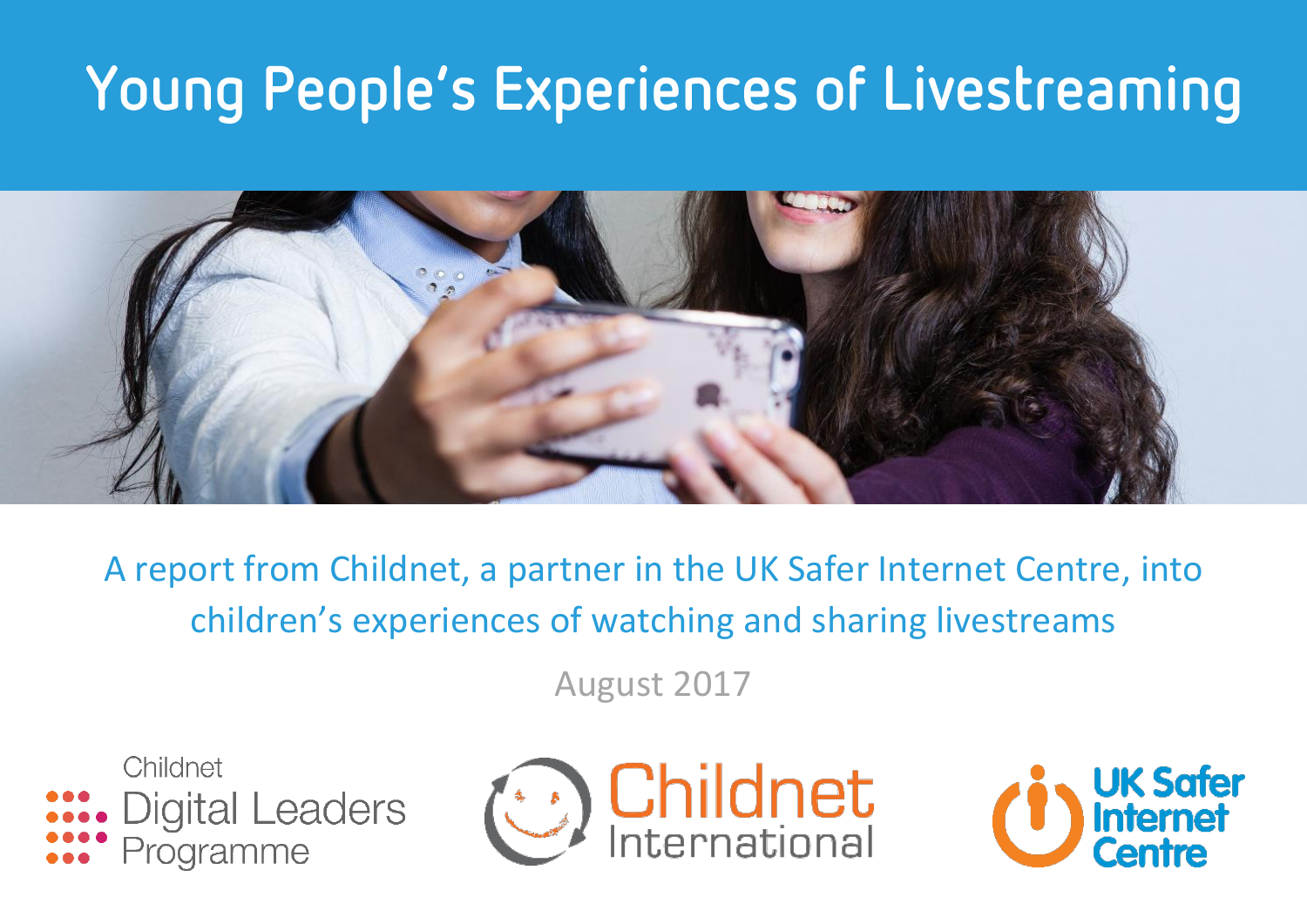### Livestreaming - Executive Summary

### New youth research finds Facebook Live, Instagram Live and YouTube Live are the most popular services.

2016 was an important year for livestreaming, from the launch of Facebook Live in April, to the launch of YouTube Live in June and Live Video on Instagram Stories in November.

In February 2017, the UK Safer Internet Centre's [Safer Internet Day 2017 research](https://d1afx9quaogywf.cloudfront.net/cdn/farfuture/QJdfc3eLb1dtCGdoXveKonZd7ln12djuLEgIGIW73Bk/mtime:1486223538/sites/default/files/Safer%20Internet%20Day%202017/Power%20of%20Image%20-%20a%20report%20into%20the%20influence%20of%20images%20and%20videos%20in%20young%20people%27s%20digital%20lives.pdf) into the 'Power of Image', a survey of 1,500 young people aged 8- 17 years old, found that many young people were livestreaming. A third (33%) of respondents aged 8-17 years said they had livestreamed, with over 1 in 10 (11%) saying they had done this in the last day.

We conducted a follow up survey in February 2017 with 500 young people aged 8-17 years to find out if they had watched livestreams or gone live using a range of popular livestreaming services.

#### **Key findings:**

- **Watching Livestreams**: YouTube Live is the most popular service for watching others livestream, with 44% of 8-17 year olds using this.
- **Going Live**: Instagram Live is the most popular service that children use to 'go live' themselves, with 11% of 8-17 year olds saying they had done this on Instagram, with the second most popular service - Facebook Live - being used by 9% of 8-17 year olds.
- **Teens more prolific users**: Almost half of teens aged 13-17 years have watched livestreams on YouTube (47%), compared to around a third (32%) of 8-12 year olds. Meanwhile, 1 in 8 teens have broadcast live on Instagram (12%), and 1 in 10 have done so on Facebook (10%). In comparison around 1 in 15 children aged 8-12 years have used Instagram (7%) and Facebook (7%) to go live.

#### **Methodology**

**Quantitative:** An online survey of 500 children aged 8-17 years conducted by Populus in February 2017 included a question about livestreaming.

**Qualitative:** Childnet coordinates a network of Digital Leaders aged 8-17 years who undertake online training to become peer educators in their school communities and act as role models to inspire the kind and responsible use of technology. Childnet Digital Leaders were invited to take part in an online consultation where they shared their experiences of livestreaming, both watching livestreams and going live. 21 Digital Leaders aged 11-18 years participated.

"I was watching a popular YouTuber doing gameplay"

**Boy, 12 years**

"I watched my friend do a live stream on Musical.ly at their sleepover"

**Girl, 11 years**

"I like livestreaming because I like showing my friends and family what I'm doing throughout the day, and so I can connect with them on a daily basis."

**Girl, 13 years**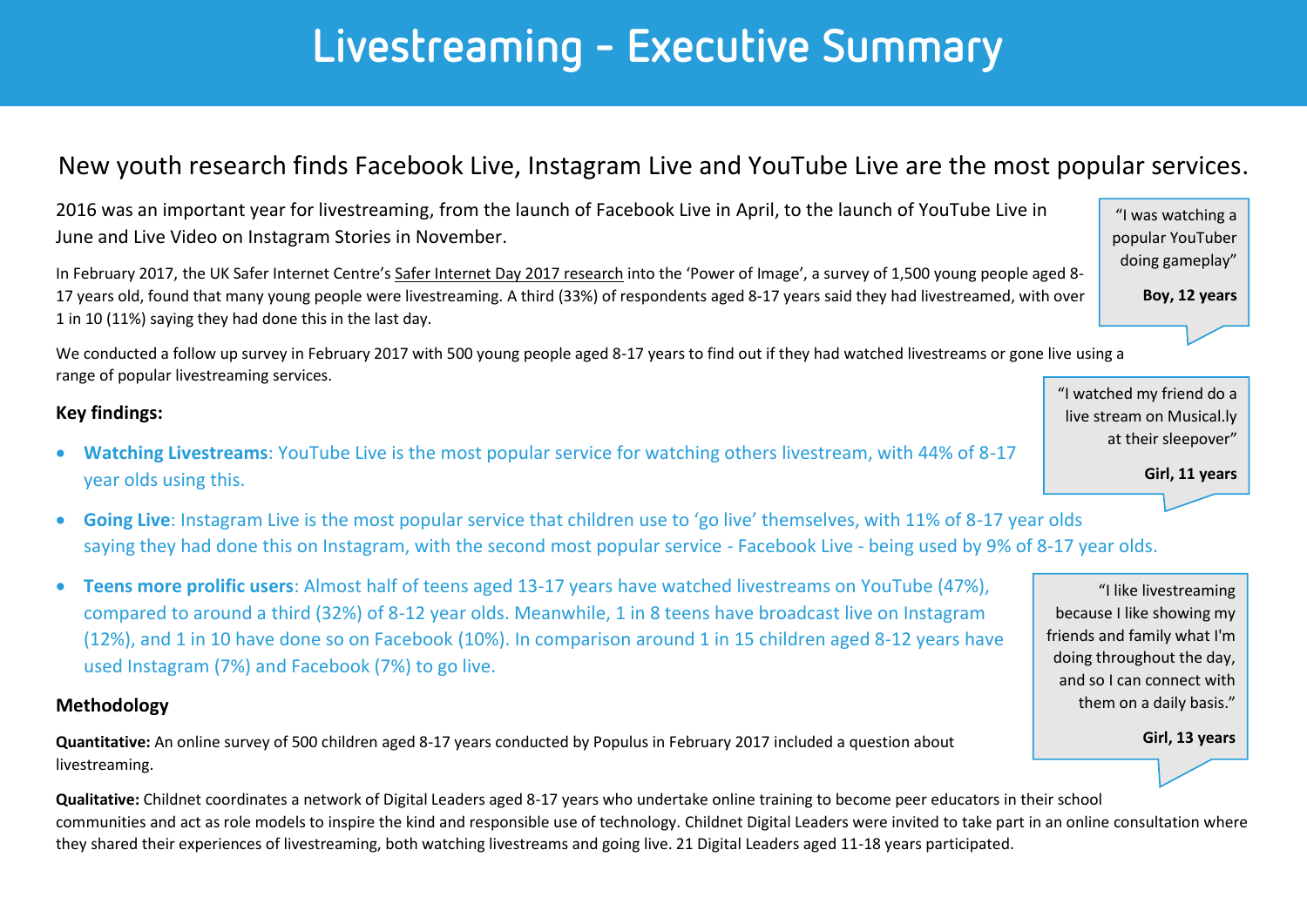## Young People's Experiences of Watching Livestreams

Many children and young people are using livestreaming services to watch others livestream, including celebrities, vloggers and gamers, as well as their friends and family.

**YouTube Live is the most popular service** that children and young people use to watch others livestream, with 44% of 8-17 year olds doing this.

#### **Teenagers are more likely to have watched livestreams than pre-teens.**

Almost half of teens have watched livestreams on YouTube (47%), while 44% have done this on Facebook and 37% have done this on Instagram.

In comparison, around a third (32%) of 8-12 year olds have watched livestreams on YouTube, compared to around 1 in 6 children who have watched livestreams on Facebook (17%) or Instagram (15%).

The most popular services used by children and young people to watch others livestream are Facebook, Instagram, YouTube and Periscope.

**The survey found that other services were used by a minority of 8-17 year olds to watch livestreams**: YouNow (6%), Live.ly (5%), Streamup (4%), Upclose (4%), Kanvas (3%), Hang w/ (3%) and Stringwire (2%). Twitch was not presented but was mentioned in qualitative responses from Digital Leaders and should be considered in future research.

**Childnet Digital Leaders, young people aged 11-18 years who are trained peer educators, share in their words their experiences of watching livestreams:**

"I watched a celebrity that was using her live-stream on Instagram to advertise her new make-up line. I found it enjoyable and also impressive as it is a useful way to get lots of people to find out about your new brands and it is a good way to become more successful. The only negative side to it was that she was getting rude comments from people that did not support her cause."



"I was watching someone livestreaming a popular game on YouTube. I found the livestream fun and interesting because they guy doing it was talking about lots of different topics to keep us interested and wanting to watch more while also playing the game. I love watching livestreams because there is a live chat so anything you type the YouTuber can see so you could type a tip or a compliment, but also a thing that worries me is that you can type anything so people could type inappropriate things."

**Boy aged 13 years**

**Girl aged 15 years**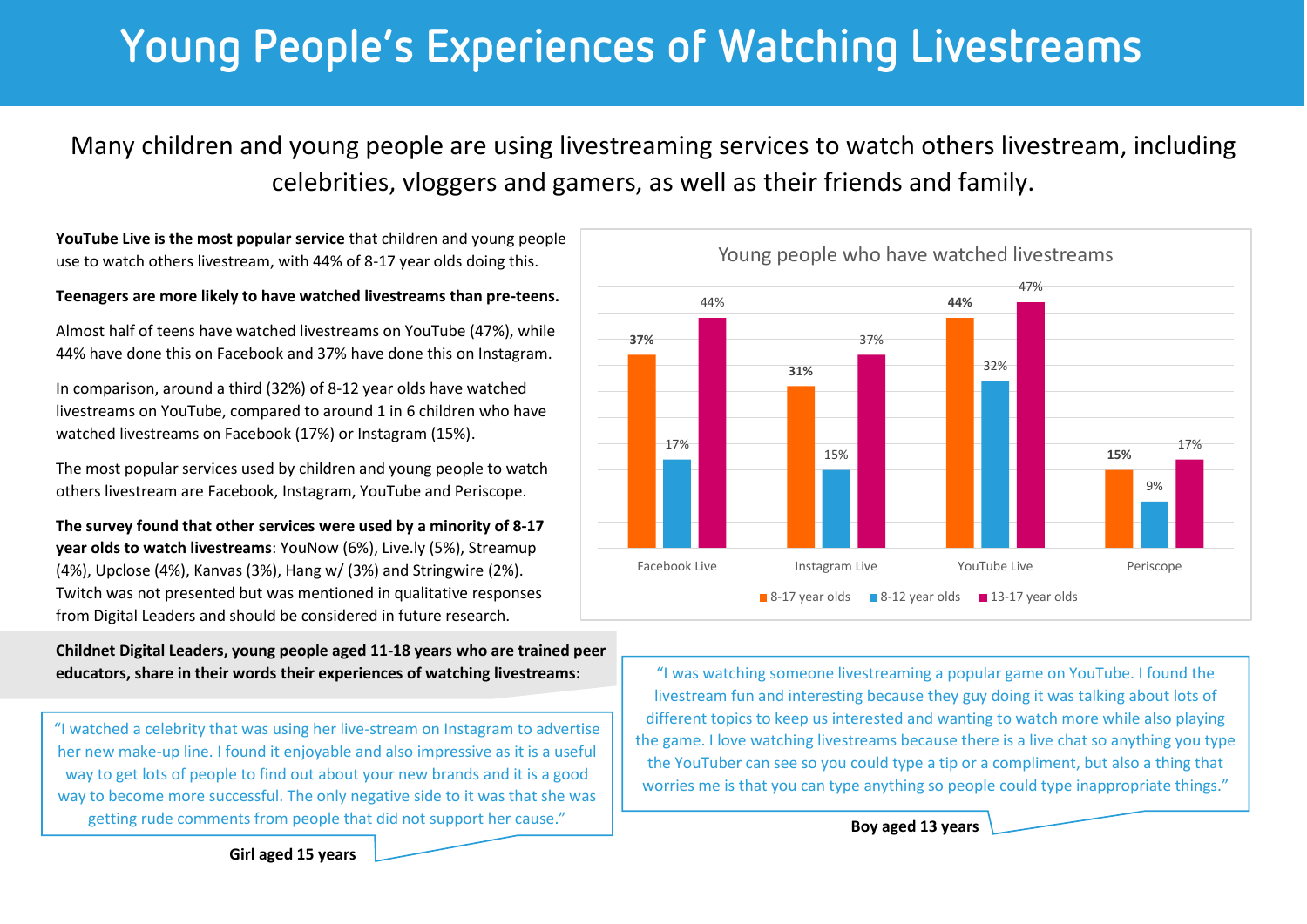### Young People's Experiences of Sharing Livestreams

Many children and young people are using livestreaming services to 'go live', whether that is sharing their game play or sharing their lives with their friends and family.

**Instagram Live is the most popular service** that children use to 'go live' themselves, with 11% of 8-17 year olds saying they had done this on Instagram, with the second most popular service - Facebook Live - being used by 9% of 8-17 year olds.

#### **Teenagers are more likely to have 'gone live' than pre-teens.**

1 in 8 teens have broadcast live on Instagram (12%), while 1 in 10 have done so on Facebook (10%).

In comparison around 1 in 15 children aged 8-12 years have used Instagram (7%) and Facebook (7%) to go live.

**The survey found that other services were used by a minority of 8-17 year olds to go live**: YouNow (4%), Streamup (3%), Hang w/ (3%), Stringwire (3%), Live.ly (2%), Upclose (2%) and Kanvas (2%). Twitch was not presented but was mentioned in qualitative responses from Digital Leaders and should be considered in future research.

**Childnet Digital Leaders, young people aged 11-18 years who are trained peer educators, share in their words their experiences of going live, or sharing their live video:**

"I was only sharing it to my followers aka- my friends and family. I was just talking to the commentators whilst completing my homework on Instagram. I like livestreaming because I like showing my friends and family what I'm doing throughout the day, and so I can connect with them on a daily basis."



"I was livestreaming on YouTube so anyone could see my livestream but I don't use my webcam so they can't see me. I was streaming players unknowns battleground (PUBG). I found it fun because lots of people gave me tips and funny ideas to do in the game. Nothing worried me because I have a setting on that if anyone posts anything inappropriate in the live chat it gets blocked because of a bot I have :)."

**Boy aged 13 years**

**Girl aged 13 years**